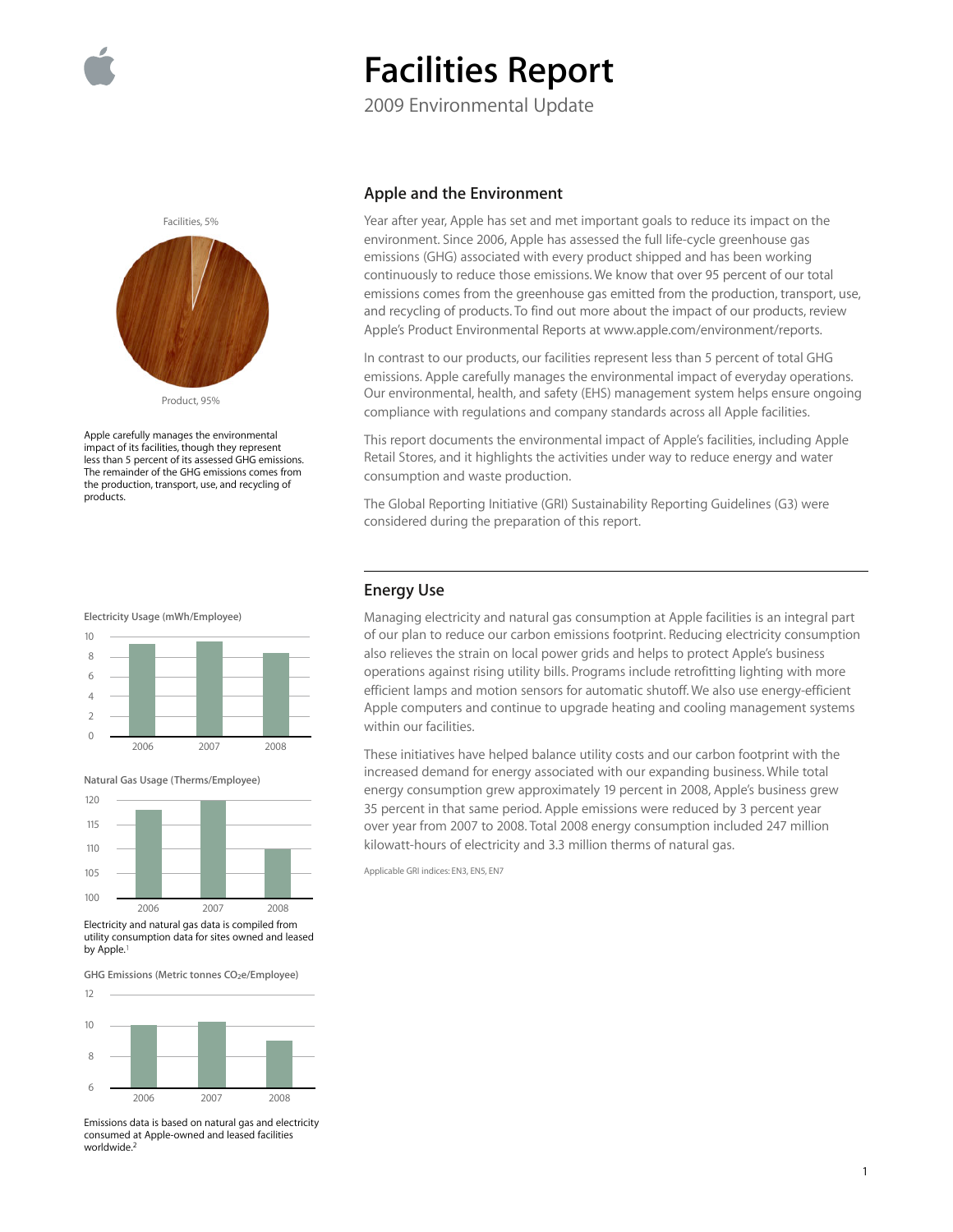### **Renewable Energy**

For over 10 years, Apple's Austin, Texas, facility has participated in Austin's "Green Choice" Power Program, which has helped to create a market demand for renewable power sources such as wind and biogas in Texas. Over the past five fiscal years, our participation in this program has helped deliver approximately 45 million kilowatt-hours of renewable power to the local power grid. In contrast, purchasing an equivalent amount of power from conventional power grids would have generated 59 million pounds (27 million kilograms) of carbon dioxide equivalent ( $CO<sub>2</sub>e$ ).

In fiscal 2008, Apple introduced a renewable energy program to Apple's manufacturing site in Cork, Ireland. This program has converted 100 percent of the site's energy consumption to local renewable sources, including wind power.

Approximately 18.3 million pounds (8.3 million kilograms) of  $CO<sub>2</sub>e$  emissions were avoided through our renewable energy program in fiscal 2008.

Applicable GRI indices: EN16, EN17, EN18

## **Transportation**

Apple has established commuter transit programs for each facility to minimize the environmental impact of home-to-work travel. The Apple U.S. Commute Alternative program provides incentives for using public transportation and reducing singleoccupancy vehicles. For example, Apple provides a transit subsidy for all U.S. employees, up to \$100 USD per month, and encourages carpooling between commute locations. For our largest facility, located in Cupertino, California, Apple has reduced single-occupancy car usage by providing every employee with several shuttle options, including free bus service from train stations as well as bus services from metropolitan areas.

Each day, up to 600 employees take advantage of our free biodiesel commute buses. This has removed over 4 million miles of single-occupant car journeys from U.S. roads each year. In addition, many more employees take advantage of Apple's public transportation incentives each year. In fiscal 2008, total emissions for air travel, U.S. automobile fleet, and employee commutes were 140,737 metric tonnes  $CO<sub>2</sub>e$ .

Applicable GRI index: EN29

#### **Water Usage (m3/Employee)**



Based on a representative sample of water use in primary U.S. facilities.

## **Water Use**

Apple operations are not water intensive. Apple's water usage is for sanitary and landscape purposes in Apple facilities worldwide.

Apple Austin has installed a sophisticated irrigation system that monitors weather conditions and soil moisture to adjust the watering schedule of landscaping based on a combination of programmed instructions and actual conditions onsite. This system upgrade is expected to save up to 50 percent of the water used for landscaping annually.

The Apple Sacramento site has implemented xeriscaping (drought-tolerant landscaping) and drip irrigation to reduce water usage. Apple will continue to look at ways to reduce its consumption of water. In fiscal 2008, Apple used 847,668 cubic meters in total.

Applicable GRI indices: EN8, EN21



6



Based on annual distances covered by Apple's U.S. auto fleet, worldwide air travel, and the commute miles traveled by Apple employees worldwide assuming a two-liter, gas-engine auto for daily commutes.<sup>3</sup>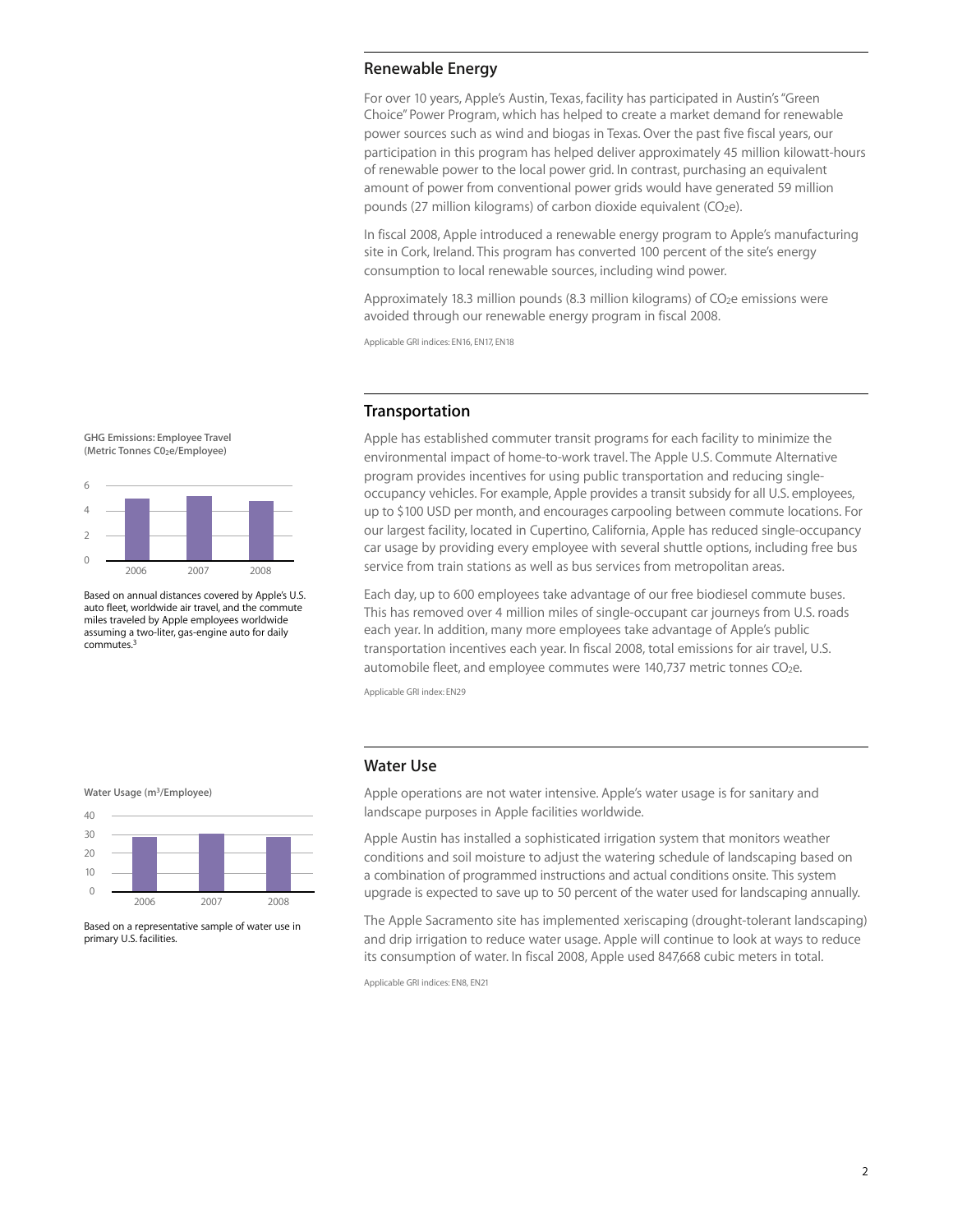**Recycled Material (Metric Tonnes/Employee)**



**Solid Waste (Metric Tonnes/Employee)**



**Hazardous Waste (Metric Tonnes/Employee)**



Waste and recycling data is based on Apple sites, excluding Apple Retail Stores.

# **Waste and Recycling**

Apple does not generate a significant amount of solid or hazardous waste from its business operations. To minimize the environmental impact of the small amount of waste we produce, we've created recycling and composting programs.

In 2007, Apple Cupertino established a composting program in the company cafeteria to divert food waste from landfills. As part of the composting program, a majority of our disposable tableware and containers have transitioned to biodegradable or compostable alternatives. This employee-developed and promoted program successfully diverts what would otherwise be solid waste toward a new environmentally beneficial use.

The amount of solid waste created by Apple is 2,195 metric tonnes total. Hazardous waste generated is 24 metric tonnes total. The amount of material recycled as part of everyday operations is 3,674 metric tonnes total.

In addition to the recycling of solid waste created in everyday operations, Apple offers and participates in various product take-back and recycling programs in 95 percent of the regions in which Apple products are sold. For more more information on how to take advantage these recycling programs, visit www.apple.com/recycling.

Applicable GRI indices: EN2, EN24

#### **Environmental Health and Safety Policy Statement**

Apple is committed to protecting the environment, health, and safety of its employees, customers, and the global communities in which it operates.

We recognize that by integrating sound environmental, health, and safety management practices into all aspects of our business, we can offer technologically innovative products and services while conserving and enhancing resources for future generations.

Apple strives for continuous improvement in its environmental, health, and safety management systems and in the environmental quality of its products, processes, and services.

#### **Guiding Principles**

Meet or exceed all applicable environmental, health, and safety requirements. We will evaluate our EHS performance by monitoring ongoing performance results and conducting periodic management reviews.

Adopt our own standards to protect human health and the environment when laws and regulations do not provide adequate controls.

Support and promote sound scientific principles and fiscally responsible public policies that enhance environmental quality, health, and safety.

Advocate the adoption of prudent environmental, health, and safety principles and practices by our contractors, vendors, and suppliers.

Communicate environmental, health, and safety policy and programs to Apple employees and stakeholders.

Design, manage, and operate our facilities to maximize safety, promote energy efficiency, and protect the environment.

Strive to create products that are safe in their intended use, conserve energy and materials, and prevent pollution throughout the product life cycle, including design, manufacture, use, and end-of-life management.

Make sure that all employees are aware of their roles and responsibilities in fulfilling and sustaining Apple's environmental, health, and safety management systems and policy.